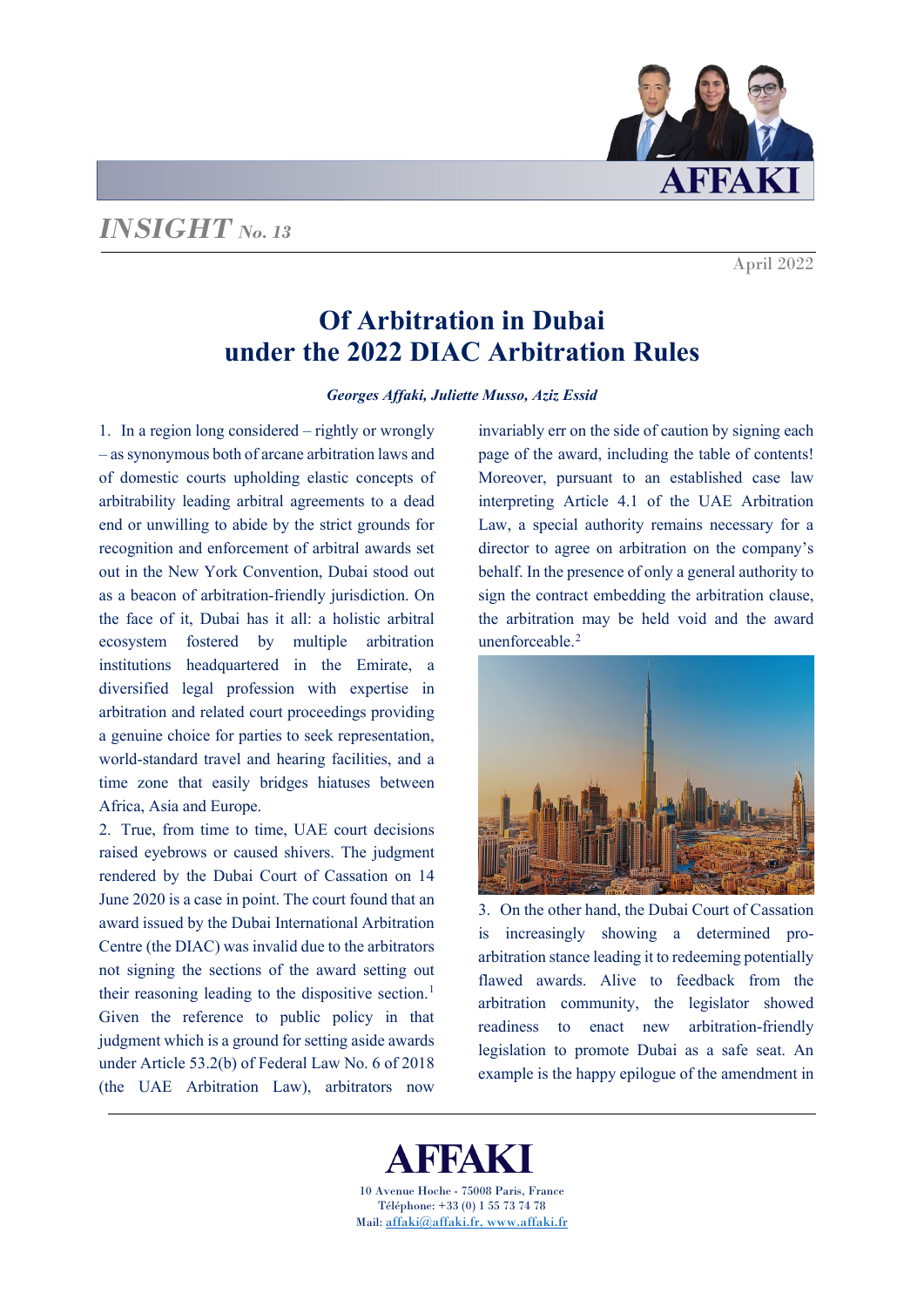$2016$  of the Penal Code,<sup>[3](#page-9-2)</sup> which led to reading Article 257 of the UAE Federal Law No.3 as creating a threat of criminal prosecution against arbitrators in the event they act contrary to their duties "*of integrity and impartiality*." This provision deterred some international arbitrators from accepting appointments in proceedings seated in the UAE and prompted others to resign from ongoing proceedings. The drama was fueled by a handful of counsel unleashing criminal complaints against arbitrators seeking to engage their criminal liability for bias where the procedural order or award was not to their taste. In 2018, in order to bring this controversy to an end and to restore the attractivity of the seat, the UAE adopted Federal Decree-Law No. 24/2018 to exclude arbitrators from the scope of application of Article 257 of the Penal Code, which is now limited to experts, translators, and investigators.

4. In the same arbitration-friendly vein, as regards the duration of arbitral proceedings, the Dubai Court of Cassation rendered on 28 April 2019 a remarkable judgment in which it decided that parties could extend the duration of arbitral proceedings tacitly. [4](#page-9-3) Redeeming the belatedly rendered award, the court considered that the time limit for rendering the award can be implicitly extended as the result of the parties' participation in the proceedings after the expiry of the initially set date.

5. This pro-arbitration stance can also be perceived in a number of rulings rendered by the Dubai Court of Appeal. In a case where a party petitioned the court to annul a DIAC award in which the arbitral tribunal found that it did not have jurisdiction to hear claims arising out of separate contracts signed between the same parties, each contract containing a separate arbitration clause selecting DIAC, the Court of Appeal disagreed and held that nothing in the UAE Arbitration Law or in the DIAC Rules prevented a party from filing a single request for arbitration based on several contracts, each containing a separate arbitration clause.<sup>[5](#page-9-4)</sup> It is noteworthy that the court relied in its judgment on the dissenting minority's opinion to conclude that the arbitral tribunal had the power to arbitrate the claims.[6](#page-9-5)



بعد الاطلاع على القانون الاتحادي رقم (6) لسنة 2018 بشأن التحكيم، وعلى القانون الاتحادي رقم (6) لسنة 2021 في شأن الوساطة لتسوية المُنازعات المدنيّة والتجاريّة، .<br>وعلى القانون رقم (8) لسنة 1997 بشأن تنظيم غُرفة تجارة وصناعة دبي ولائحته التنفيذيّة وتعديلاتهما،

۔<br>وعلى القانون رقم (12) لسنة 2004 بشأن محاكم مركز دبي المالي العالمي وتعديلاته، .<br>وعلى قانون مركز دبي المالي العالمي رقم (1) لسنة 2008 بشأن التحكيم، وعلى المرسوم رقم (10) لسنة 2004 بإنشاء مركز دبي للتحكيم الدولي، وعلى المرسوم رقم (11) لسنة 2007 بالمُصادقة على قواعد التحكيم لدى مركز دبي للتحكيم الدولي، وعلى المرسوم رقم (26) لسنة 2013 بشأن مركز فض المُنازعات الإيجاريّة في إمارة دبي، .<br>وعلى المرسوم رقم (14) لسنة 2016 بإنشاء مركز الإمارات للتحكيم البحري، .<br>وعلى المرسوم رقم (17) لسنة 2019 باعتماد النِّظام الأساسي لمركز دبي للتحكيم الدولي، 

.<br>وعلى المرسوم رقم (32) لسنة 2019 بتشكيل مجلس أمناء مركز الإمارات للتحكيم البحري،

### **Decree No. 34 on the DIAC**

6. Against this background, Decree No. 34  $\alpha$  concerning the DIAC (بشأن ) مرسوم رقم (34) September 14 on issued was) مركز دبي للتحكیم الدولي 2021 by Sheikh Mohammed Bin Rashid, the Ruler of Dubai. Somewhat misunderstood upon its enactment due to a minor provision about the succession of two co-existing arbitral institutions, Decree 34 is a giant leap towards a more stable arbitration environment in Dubai. It was shortly followed by a long-awaited sequel: the adoption and issue of the revised DIAC Arbitration Rules.<sup>7</sup> This Insight reviews both acts and offers reflections on the future of arbitration in the Emirate in the wake of the profound transformation evinced by the reform.

7. Decree 34 enacts a new charter for the DIAC. It also abolishes the Dubai International Financial Centre Arbitration Institute (the Institute) which, in effect, puts an end to the DIFC-LCIA and the Emirates Maritime Arbitration Centre (the **EMAC**) (the **Abolished Centres**). Following a reorganisation in November  $2015<sup>8</sup>$  $2015<sup>8</sup>$  $2015<sup>8</sup>$ , the DIFC-LCIA was being operated by the Institute which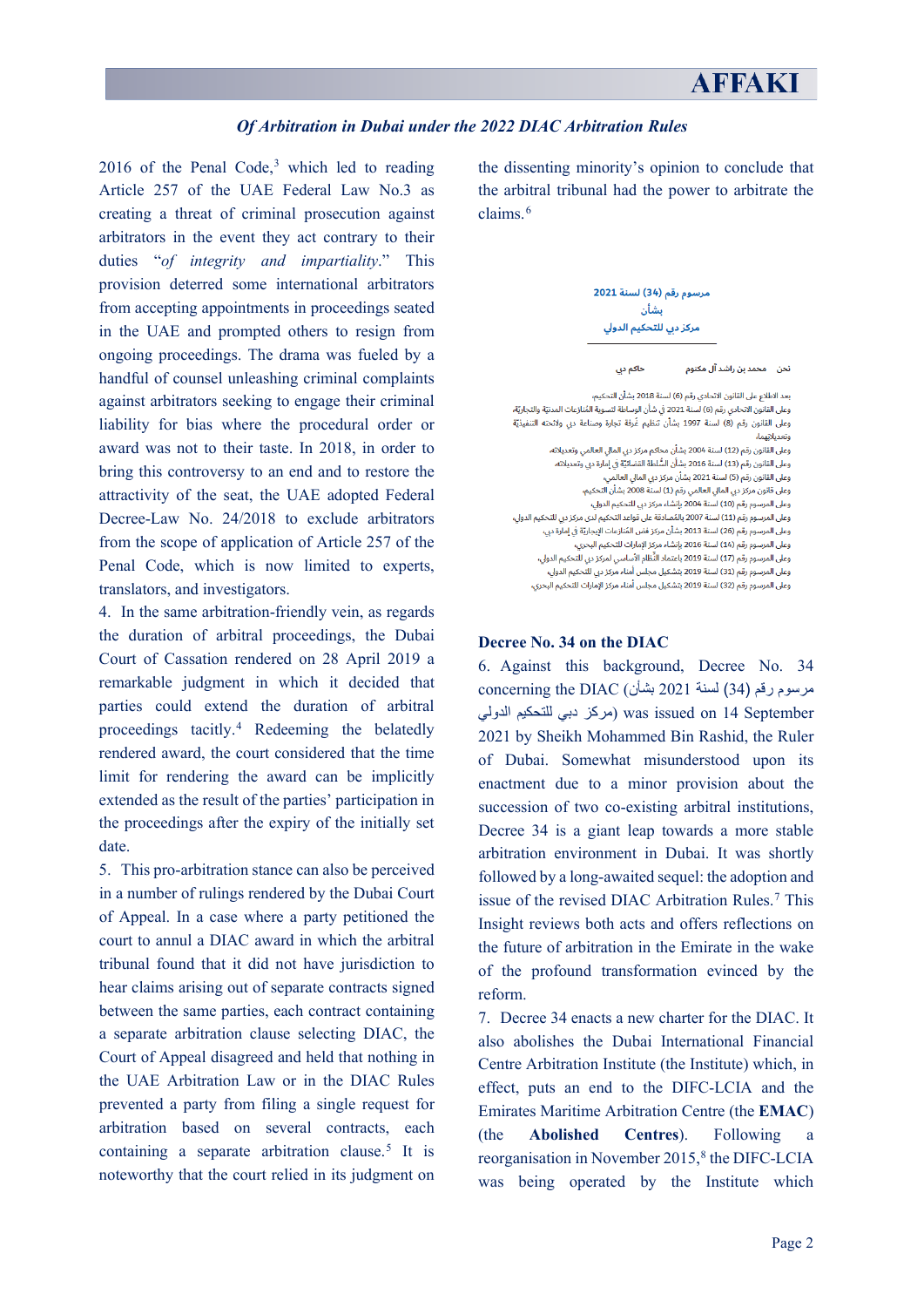necessarily means that the abolishment of the Institute dissolves the DIFC-LCIA.

8. New Decree 34 provides that all rights, obligations, and property of the Abolished Centres are transferred to the DIAC including "*the lists of arbitrators, conciliators, and experts registered*  with" the Abolished Centres.<sup>[9](#page-9-7)</sup>

# **Of secessions, devolutions and successions**

9. Article 6 of Decree 34 further provides that "*agreements to resort to arbitration at the Abolished Centres, concluded* [up to] *the effective date of this Decree, are deemed valid*." Pursuant to this provision, the jurisdiction of arbitral tribunals constituted under the rules of the Abolished Centres continues uninterrupted on all pending cases, although DIAC was expected to replace the Abolished Centres in administering the proceedings. Article 9 also states that the DIAC must coordinate with all concerned entities in order to ensure compliance with the Decree within six months from the implementation date of the Decree. 10.The six-month period set in the Decree to implement Article 6 featured unnecessarily dramatic comments, often blown out of proportion by a pyromaniac press. Things came to a peaceful end on 28 March 2022 with the DIAC and the LCIA publishing a joint press release announcing that the LCIA will administer "*all existing DIFC-LCIA cases (i.e. those commenced and registered by the DIFC-LCIA under a designated case number on or before 20 March 2022) from London.*"[10](#page-9-8) On the other hand, all arbitrations referring to the DIFC-LCIA Rules "*commenced on or after 21 March 2022 (or commenced before 21 March 2022 but not registered by the DIFC-LCIA under a designated case number)*" will be administered by the DIAC in accordance with the DIAC Rules. The parties to pending proceedings were offered the opportunity to opt out of the arrangement in favour of one or the other of the two institutions. [11](#page-9-9) The press release also explains that advances on costs paid by parties on the bank account previously held on behalf of the DIFC-LCIA and now owned by the DIAC are to be

transferred by the DIAC to the LCIA to be disbursed to the respective beneficiaries by the LCIA directly. This is a welcome step that will appease the concerns of many tribunals empanelled under the DIFC-LCIA rules, worried about who will ultimately pay their fees out of the advance on deposit with an institution no longer in existence.

11.In the celebratory mood that accompanied the publication of the press release – as it should – no one seemed to be much concerned about the fact that the arrangement between the two institutions took 21 March 2022 as the tipping point in time for the secession whilst Decree 34, in Article 6(b), conferred upon the DIAC the responsibility for the administration of the cases registered with the Abolished Centres as of 20 September 2021, the date on which the Decree came into force. [12](#page-9-10)

# **A profound transformation of the DIAC**

12.The new Charter of the DIAC changes dramatically its administrative structure. Article 10 of the Charter attached to the Decree creates the DIAC Arbitration Court (the **DIAC Court**). Inspired by the ICC International Court of Arbitration, the membership of the new DIAC Court offers a balanced representation and diversity and is conferred several functions, including:<sup>[13](#page-9-11)</sup>

- − Supervising the implementation of the Charter and the rules of arbitration and conciliation adopted by the DIAC;
- − Proposing policies on arbitration, mediation, and alternative dispute resolution methods;
- − Proposing arbitration and conciliation rules and procedures;
- − Appointing arbitral tribunals and conciliation panels in accordance with the rules of arbitration and conciliation;
- − Deciding on requests for recusal, removal, or reconsideration of appointment of arbitrators and conciliators; and
- − Supervising the scrutiny of draft arbitral awards as to the form of the awards "*to ensure their validity and convenient enforceability*."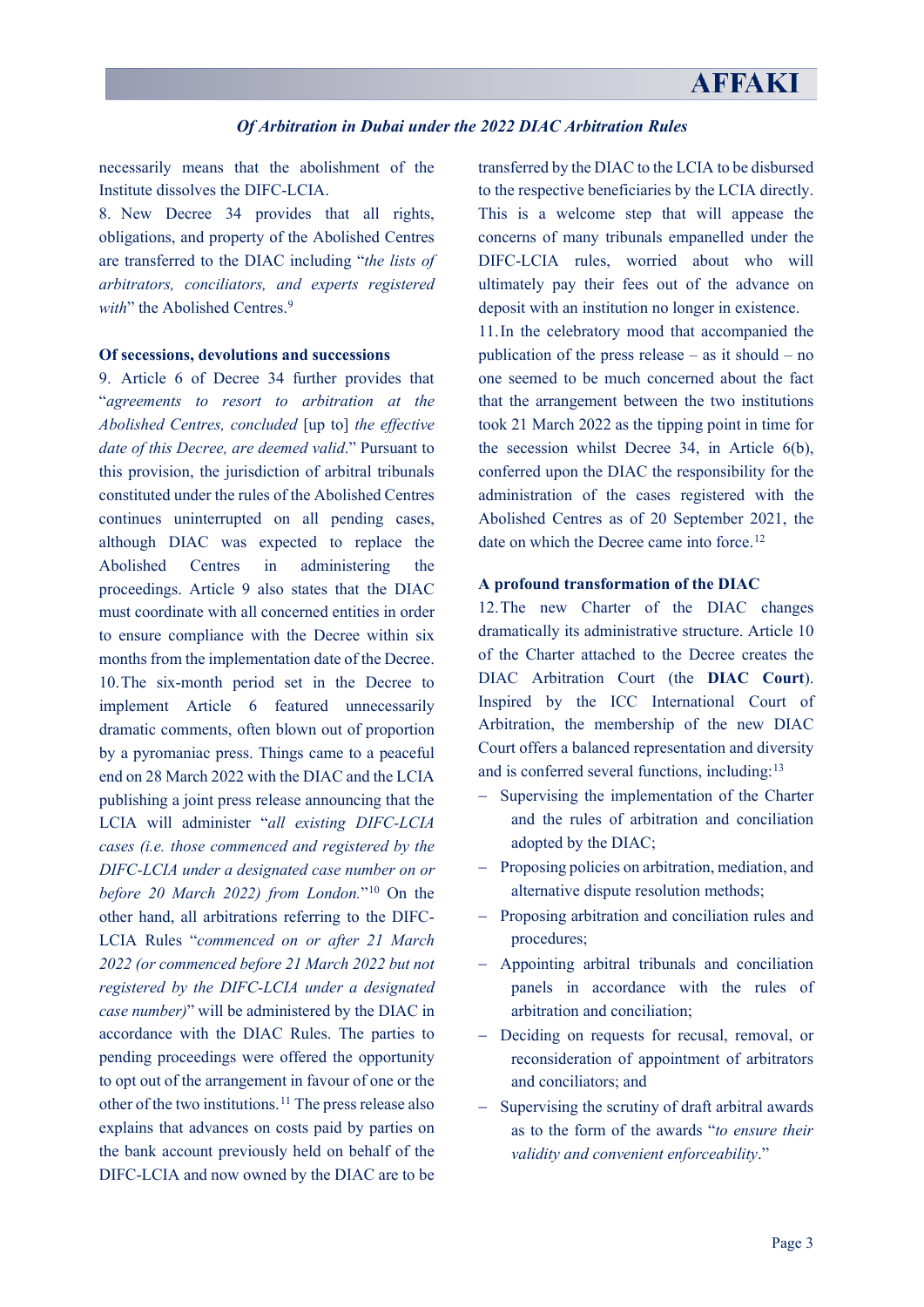# **AFFAKI**

#### *Of Arbitration in Dubai under the 2022 DIAC Arbitration Rules*

13.By abolishing the DIFC-LCIA and the EMAC, and by reorganising the DIAC, the Decree increased the importance of the DIAC manifold, thus anchoring its status as the main, governmentbacked arbitral institution in Dubai. It also paved the way for the adoption of the new arbitration rules which had been in the waiting for several years. The revised DIAC Rules entered into force on 21 March 2022

#### **The 2022 DIAC Arbitration Rules**

14.DIAC had not revised its Arbitration Rules since 2007. It was necessary to modernise those Rules and to align them with international standards to reflect

the dramatic evolution of arbitration both locally and internationally. This revision comes in the wake of several other arbitration institutions recently revising their rules, including the LCIA in 2020, the ICC in 2021, the QICCA and P.R.I.M.E. Finance in 2022 to name but a few. Other regional institutions are likewise ploughing ahead with the revision of their rules. This is notably the case of the Saudi Center for Commercial Arbitration, the new

arbitration rules of which are expected to be finalised over the next months.

15.Throughout the five years that the revision of its Rules has taken, DIAC has broadly conferred with local and international arbitrators, counsel and users, thus ensuring that the participative process of rule-drafting leads to new Rules that address efficiently the challenges facing institutional arbitration in the UAE and internationally.

16.The new DIAC Rules are for now offered only in English, the language in which the successive drafts have been written and the consultations conducted. A translation into Arabic is underway. Care should be had in ensuring that the translation is thoroughly reviewed by the Arabic-speaking members of the rule drafting group to ensure

**DIAC ARBITRATION RULES** 2022

substantive conformity with the original English rather than the mechanical translation that is much too often seen in similar exercises. After all, judges in the UAE petitioned to annul awards will primarily review the Arabic version of the Rules. A further option could be a reference that the English version of the Rules shall prevail in case of an inconsistency with the translation in Arabic.

17.The 2022 DIAC Arbitration Rules aim at increasing the flexibility, efficiency, and transparency of the arbitral procedure. They also take into consideration the growing use of technology in arbitration.<sup>[14](#page-9-12)</sup> New features in the

> DIAC Rules include several modifications and additions on issues relating to multiparty / multicontract proceedings (**I**), the transparency of arbitral proceedings (**II**), the increase of the use of technology in arbitral proceedings (**III**), the creation of special procedures for small-value disputes and urgent interim relief (**IV**), the scrutiny of awards by the DIAC Court (**V**), the power to award parties' legal fees and expenses (**VI**), and tribunal deliberations (**VII**).

# **I. Multiparty / Multi-contract proceedings**

18.Multiparty and multi-contract proceedings in arbitration are frequent. This is particularly the case in construction, banking and shareholder disputes. Recent statistics reveal that a third of registered cases involve multiple parties.[15](#page-10-0) The new DIAC Rules create two procedural mechanisms, consolidation and joinder, to permit DIAC to administer properly complex disputes.

19.**Consolidation**. Under the 2007 DIAC Rules, a party willing to bring multiple claims arising out of separate but related transactions or contracts had to start separate arbitrations with the risk of irreconcilable outcomes and the certainty of increasing costs. Like in the revised LCIA Rules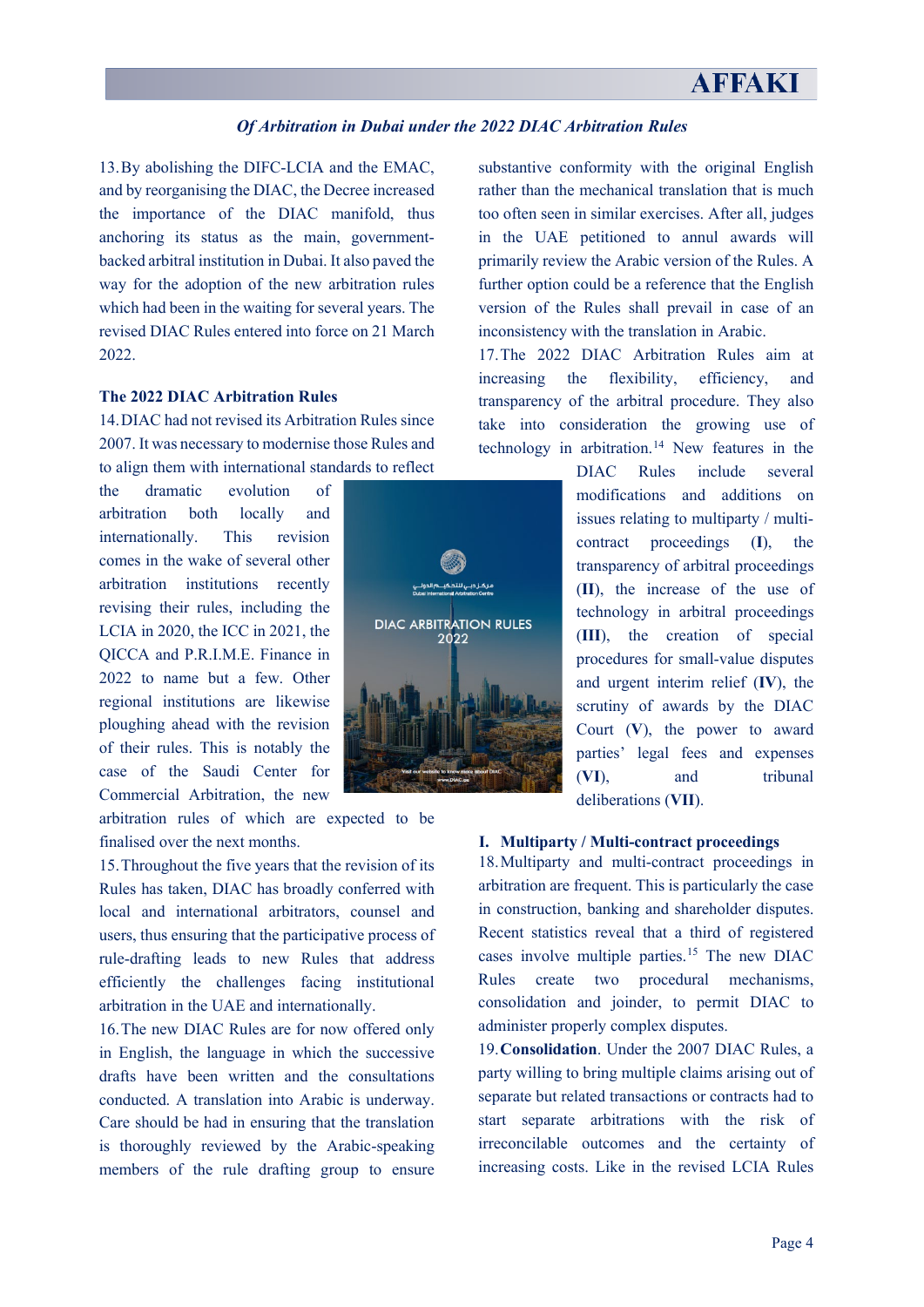and the ICC Rules, the 2022 DIAC Rules now allow a party to bring multi-contract disputes in a single arbitration.

20.The consolidation of proceedings consists of bringing two or more already commenced arbitral proceedings into a single procedure concerning all related parties and disputes. Pursuant to Article 8.2 of the new DIAC Rules, a consolidation can be ordered where all the parties so agree, or when the following requirements are met on a *prima facia*  basis:

- (a) all claims in the arbitrations are made under the same agreement to arbitrate; or
- (b) the arbitrations involve the same parties, the agreements to arbitrate are compatible, and:
	- (i) the disputes arise out of the same legal relationship(s); or
	- (ii) the underlying contracts consist of a principal contract and its ancillary contract(s); or
	- (iii) the claims arise out of the same transaction or series of related transactions.

21.Observers will note that the criteria for consolidation set out above differ from the ones in the 2021 ICC Rules in one important respect. Article 10(b) of the 2021 ICC Rules allows for consolidation when all claims are made under the same arbitration agreement *or agreements*. In its Note to Parties and Arbitral Tribunals dated 1 January 2021, the ICC referred to the following scenario in which Article 10(b) would allow for consolidation: if four parties, A, B, C and D are all parties to a Share Purchase Agreement (SPA) and a Shareholders Agreement (SHA), and that A and D are parties to an arbitration under the SHA, while B and C are parties to another arbitration under the SPA, these two proceedings can be consolidated under Article  $10(b)$ ,  $^{16}$  $^{16}$  $^{16}$  but seems excluded under the new DIAC Rules. The reason is that new Article 8.2 of the DIAC Rules provides that claims arising out of series of related transactions could only be consolidated if "*the arbitrations involve the same* 

*parties*," which would not be the case in the scenario mentioned above.<sup>[17](#page-10-2)</sup>

22.Another difference between the 2022 DIAC Rules and the ICC Rules is that, under the DIAC Rules, if a party requests a consolidation before the empanelment of the tribunal, the decision is rendered by the DIAC Court.[18](#page-10-3) After the constitution of the arbitral tribunal, the decision on consolidation is no longer DIAC's, but the tribunal's.[19](#page-10-4) Under the ICC Rules, the decision remains that of the Court throughout the proceedings. Trusting empanelled tribunals with the decision on consolidation speaks volumes about the empowerment of tribunals under the new DIAC Rules.

23.**Joinder of third parties**. The 2022 DIAC Rules allow the DIAC Court to join one or more parties in the proceedings, upon an application by a party, prior to the appointment of the tribunal, provided that all parties, including the party to be joined, have consented in writing to the joinder, or that the DIAC Court is *prima facie* satisfied that the third party may be a party to the arbitration agreement. [20](#page-10-5) After its constitution, the arbitral tribunal can also allow one or more parties to be joined provided that all parties have consented in writing to the joinder and that the joined party expressly agree to the appointment and powers of the tribunal, or provided that the tribunal is satisfied that the joined party is a party to the agreement to arbitrate. The tribunal will also consider any other relevant factors, including potential conflicts of interest and the impact of the joinder on the arbitration and its efficient and expeditious progress.[21](#page-10-6)

24.The joinder of a party after the constitution of the tribunal is different in the 2021 ICC Rules, which allow for such joinder even if all parties do not agree, when the additional party accepts the constitution of the tribunal and agrees to the terms of reference if they are already executed.[22](#page-10-7) The 2020 LCIA Rules also give the power to the tribunal to join an additional party even if all the parties do not agree, provided that the applicant and the third person consent to such joinder.<sup>[23](#page-10-8)</sup>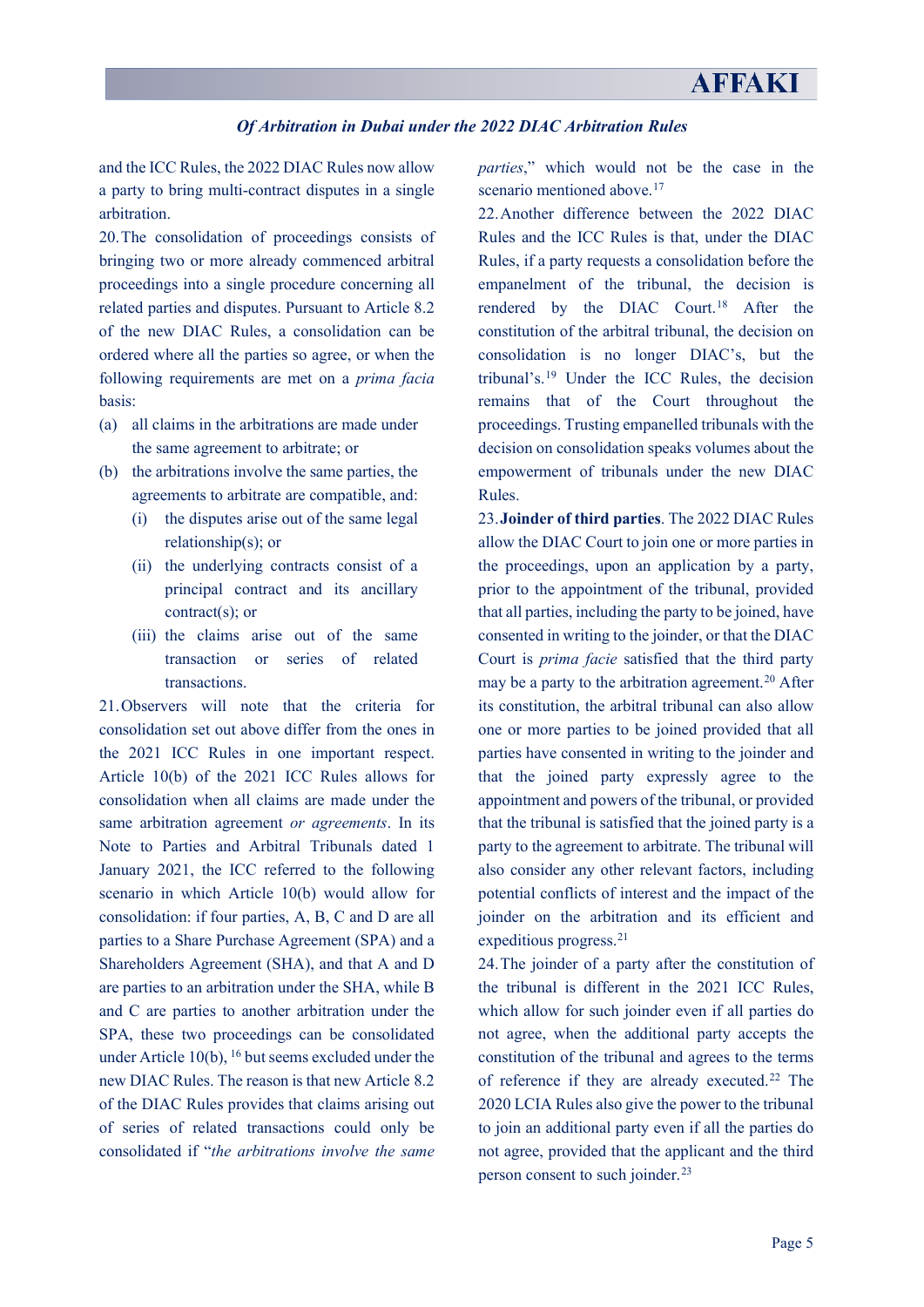25.The two alternative conditions required by the DIAC Rules for the joinder (*i.e*., the joined party is a party to the arbitration agreement or the consent of all parties) will limit in practice the significance of this important change. By comparison, the more liberal approach used by the ICC and LCIA does not allow a party to prevent the joinder – as the consent of all parties is not required – thus granting the arbitral tribunal and the parties greater flexibility to streamline arbitral proceedings. That said, the new joinder regime in the 2022 DIAC Rules is nonetheless a welcome change. The joinder of an additional party with an interest will avoid separate proceedings being conducted in parallel, at great costs to the parties and with the risk of conflicting awards. [24](#page-10-9)



# **II. Increasing the transparency of arbitral proceedings**

26.**Disclosing Third party funding**. Article 22.1 of the 2022 DIAC Rules requires parties which entered into a third-party funding arrangement prior to the constitution of the tribunal to disclose that arrangement "*together with details of the identity of the funder, and whether or not the funder has committed to an adverse costs liability*." Article 22.3 of the DIAC Rules also provides that the arbitral tribunal can take into account "*the existence of any third-party adverse costs liability when apportioning the costs of the arbitration between the parties*."

27.This disclosure obligation is welcome in that it reinforces the transparency of the proceedings. That said, the purpose sought by referring in Article 22.3 to the apportionment of costs is unclear. One can readily understand that the existence of a third-party funder might influence a decision on whether to order a security for costs. However, it is less obvious why it should impact the tribunal's decision on the apportionment of the costs of the arbitration between the parties.

28.This disclosure obligation mirrors the 2021 ICC Rules which require parties to disclose the "*existence and identity of any non-party which has entered into an arrangement for the funding of claims or defences and under which it has an economic interest in the outcome of the arbitration*."[25](#page-10-10) Article 12.1 of the P.R.I.M.E. Finance Arbitration Rules goes a step farther in requiring parties to disclose "*the identity of any third party with a significant interest in the outcome of the dispute, including but not limited to third persons funding any claim or defence, and the nature of their respective interest*." Surprisingly, the LCIA Rules remain silent in relation to the need to disclose third-party funding arrangements.

29.Interestingly, Article 22.2 of the DIAC Rules does not allow parties, after the constitution of the tribunal, to "*enter into a Third-party Funding Arrangements if the consequence of that arrangement will or may give rise to a conflict of interest between the third-party funder and any member of the Tribunal*." This rule has no equivalent to our knowledge in other institutional rules, but serves a laudable purpose of reinforcing the integrity of the arbitral proceedings.

30.**Changes in party representation**. Article 7.5 of the new DIAC Rules provides that a party willing to change its representatives after the constitution of the tribunal must obtain the tribunal's approval. When considering whether to grant approval, the arbitral tribunal must have regard to several factors, including the potential conflicts of interest, the stage of the arbitration, and any impact upon time and/or cost. This rule echoes the IBA Guidelines on Party Representation in International Arbitration, that inspired the 2021 ICC Rules, Article 17.2 of which grants the arbitral tribunal the power to "*take any measure*," including "*the exclusion of new party representatives*" to avoid conflicts of interest that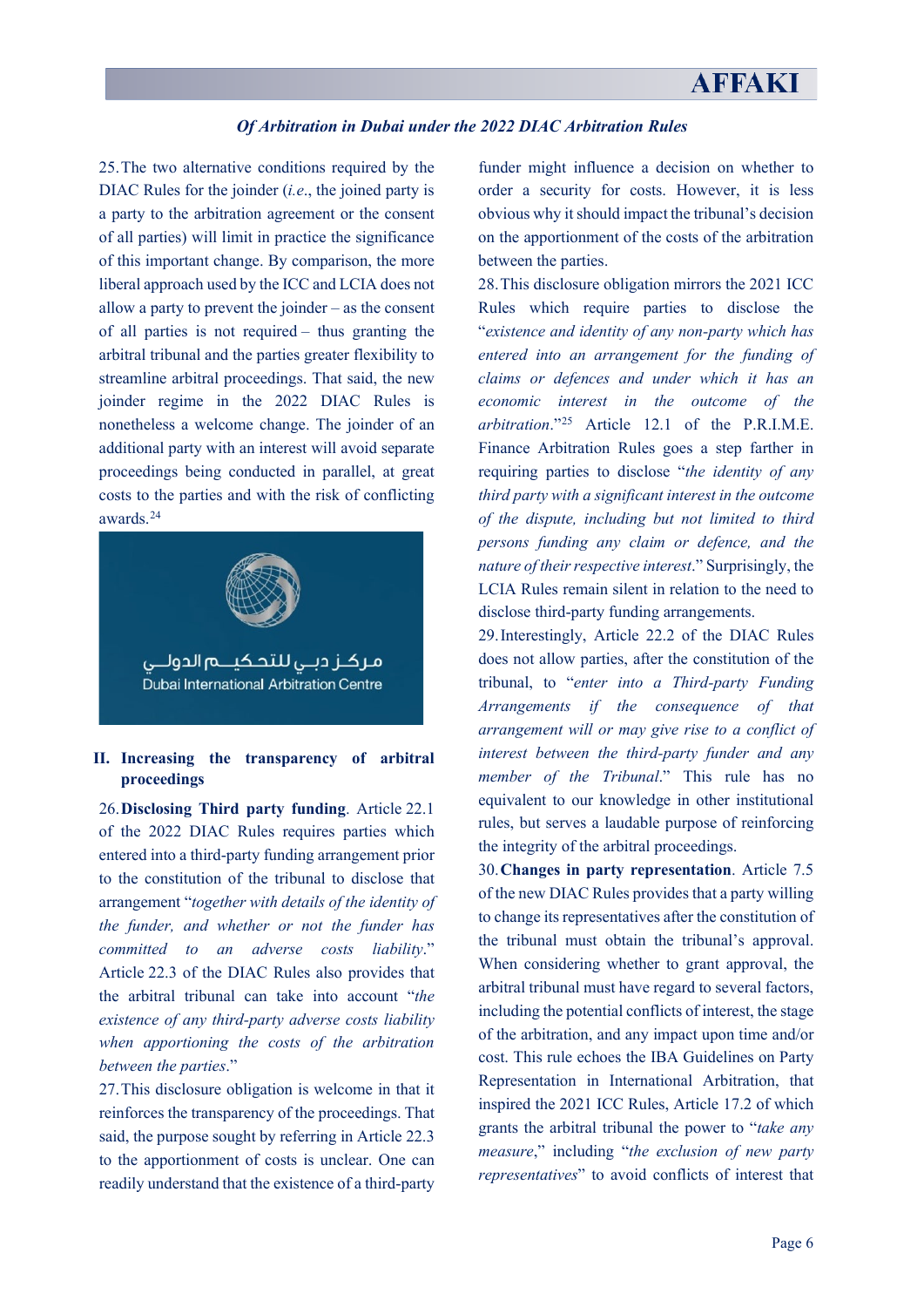might arise from a change in party representatives. New Article 7.5 is a welcome addition in the new Rules as it allows the arbitral tribunal to pre-empt conflicts of interest that could arise during the course of the proceedings and reduces the risk of disruption of the arbitration by challenges against arbitrators prompted by the introduction of new counsel by the challenger. On the other hand, it had been pointed out that this provision could raise some difficulties, as it allows the tribunal to interfere in matters of party representation and with the "*inherent right of each party to choose its representatives*."[26](#page-10-11) All in all, we consider that the policy reason underlying Article 7.5, consisting of protecting the integrity of the proceedings, is compelling and mandates the adoption of the new rule.



#### **III.Technology everywhere**

31.In the wake of the many creative adaptations in arbitral proceedings prompted by the COVID-19 pandemic, the new DIAC Rules introduce several provisions supporting a broader use of technology in arbitral proceedings. They include:

- − All notifications and communications from the parties or the arbitrators to the DIAC "*shall be made in writing by email or in accordance with the terms of use of any electronic case management system implemented by the Centre*" pursuant to Article 3.1.
- − The request for arbitration (Article 4.3) and the answer (Article 5.3) must be submitted to the DIAC by email "*or in accordance with the terms of use of any electronic case*

*management system implemented by the Centre*."

− Under Article 34.6 of the DIAC Rules, the arbitral tribunal may sign the award by electronic means, provided that it is made through a certified electronic software or service, which allows the digital verification of the signatories' identity and their intent to sign the document.

32.Observers will note that Article 41.6 of UAE Arbitration Law already permits awards to be electronically signed. Long gone are the days where tribunals had to be flown to Dubai merely to hand sign orders or awards to comply with a conservative reading of the then applicable arbitration section in the Federal Code of Civil Procedure.

# **IV.Small-value disputes and urgent interim relief**

33.**Expedited proceedings**. Article 32 of the new DIAC Rules provides for the procedure to be expedited in the following cases: if the total of the sum(s) claimed and counterclaimed is below or equals AED 1,000,000 (approx. EUR 253,600), if the parties agree in writing or, in cases of exceptional urgency, as determined by the DIAC Court.[27](#page-10-12) According to that special procedure, the time limit for the arbitral tribunal to render the final award is limited to three months from the date of the transmission of the file to the arbitral tribunal by the DIAC, "*unless extended by the Arbitration Court on exceptional grounds*."[28](#page-10-13)

34.While three months might appear ambitious given the many possibilities in the law and the rules to disrupt the proceedings, including challenges to arbitrators, requests for extensive document production or parallel court proceedings, the DIAC wisely conferred upon its new Court the power to avoid the lapse of the time limit by deciding to extend the date for the rendering of the final award without limitation.

35.**Emergency arbitrator**. Pursuant to Article 2 of Appendix II to the DIAC Rules, a party may now submit an application for emergency interim relief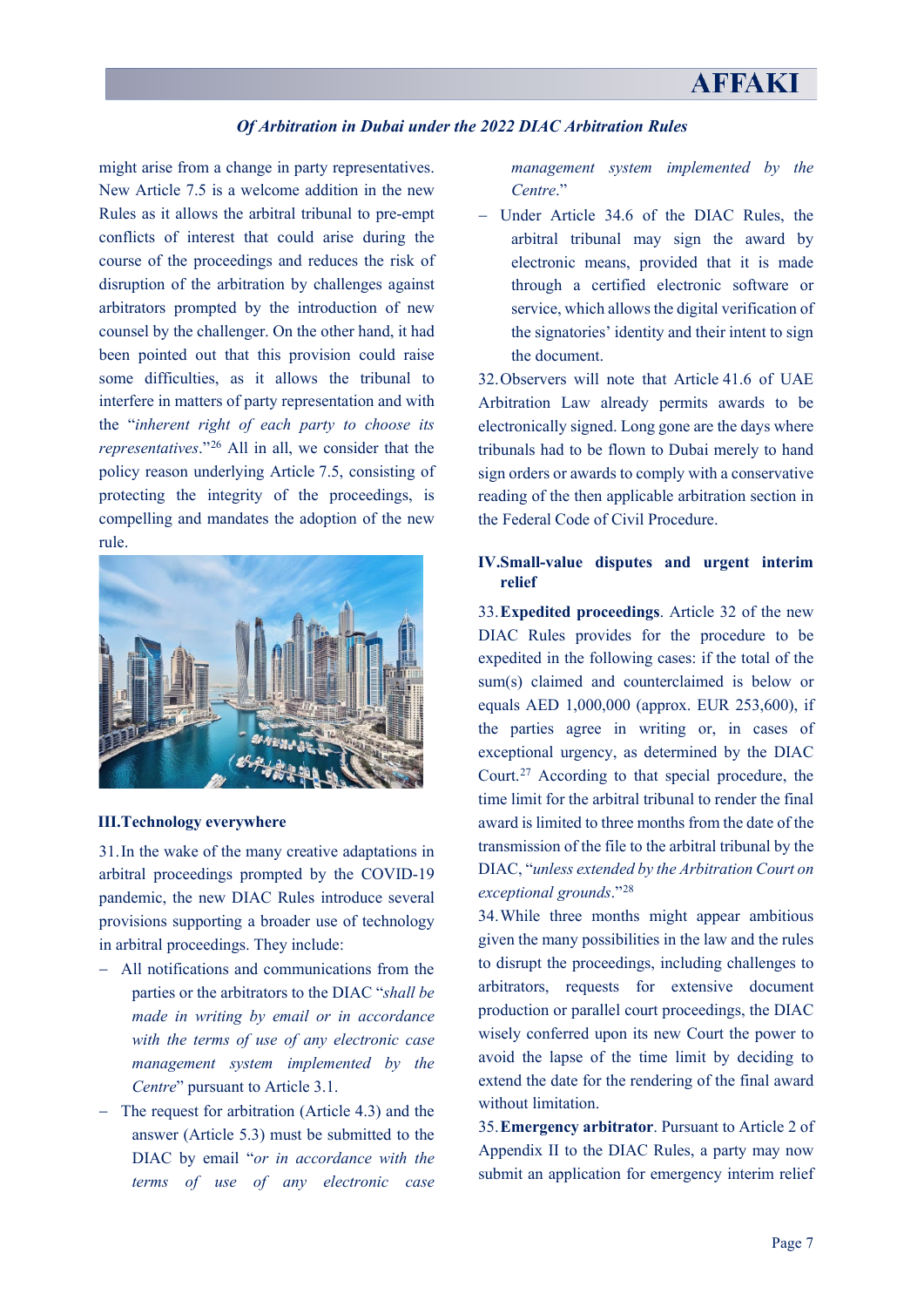to the DIAC prior to the constitution of the tribunal. If the "*Arbitration Court is prima facie satisfied that in view of the relevant circumstances it is reasonable to allow such proceeding, the Centre shall seek to appoint the Emergency Arbitrator within 1 day of receipt by the Centre of the application*."[29](#page-10-14) The emergency arbitrator must establish a timetable within two business days from the date of transmission of the file.[30](#page-10-15)

36.Under the new DIAC Rules, emergency arbitrators must issue their order "*as soon as reasonably practicable*."[31](#page-10-16) It would have been preferable to set a precise time limit for the rendering of the order, such as 15 days from the transmission of the file similarly to what is provided in Article 6.4 of Appendix V to the 2021 ICC Rules. That said, the new DIAC emergency arbitrator comes handily to permit parties to obtain emergency measures such as the issuance of an order asking a party to refrain from acting in a certain way or the issuance of an order for the specific performance of an obligation, pending the constitution of the arbitral tribunal.

### **V. Scrutiny of draft awards by the DIAC Court**

37.Pursuant to Article 34.5(a) of the 2022 DIAC Rules, the DIAC Court will scrutinise "*the form of the final draft in order to ensure, insofar as possible, that the formalities required by the Rules have been complied with*." This newly introduced scrutiny mechanism is limited to the form of the award, unlike the ICC Court's scrutiny of awards, which "*may also draw* [the Tribunal's] *attention to points of substance*."[32](#page-10-17) Traditionally, the scrutiny of the award as to its form includes the correction of typos or calculation errors and making sure that the award contains all the elements that are necessary under the arbitration rules, while the scrutiny of the substance involves drawing the attention of the arbitral tribunal to the lack of reasons for the award, to the ambiguity of certain sections of the award, or to an inconsistency of the reasoning, all of which are potential grounds for annulment under Article 53 of the UAE Arbitration Law.

38.The DIAC Court will be able to check that the requirements of the DIAC Rules set out, in particular, in Article 34 were correctly implemented by the tribunal, for example, as concerns the inclusion in the award of the names of the parties and the tribunal, the reference to the seat, the language, the rules of law applicable to the merits, and the summary of the claims and counterclaims. However, due to the drafting of Article 34.5(a) which limits the scrutiny of the award to questions of form, it is not clear whether the DIAC Court will be able to go as far as the ICC Court which can, for example, determine whether all claims and counterclaims have been addressed by the tribunal – or if the tribunal awarded relief beyond the claims and counterclaims of the parties – which reduces the risk of *infra* or *ultra petita* and ensures the enforceability of the award. Regardless of how broadly Article 34.5 of the new DIAC Rules were to be read, the DIAC Court would be well advised to bring to the attention of the tribunal any flaws discernible in the award, were they matters of substance. The moral authority of the Court will likely carry weight with the tribunal and bring it at least to review its initial drafting, as a century-old practice of the ICC Court consistently shows.

### **VI.Legal fees and expenses**

39.Amongst the helpful reminders that arbitrators new to the experience of sitting in Dubai ought to be given is the decision in 2013 by the Dubai Court of Cassation that legal and counsel fees were unrecoverable in proceedings governed by the 2007 DIAC Rules due to the absence of express reference to the recovery of such fees in these Rules, unless the arbitral tribunal has been empowered in the arbitration agreement or in a later agreement of the parties to award such costs. [33](#page-10-18) The Court reaffirmed its precedent in an *ad hoc* proceeding, as it ruled that arbitral tribunals could only award legal fees and expenses if a legislative provision or an arbitration agreement explicitly allowed the tribunal to do so.<sup>[34](#page-10-19)</sup> 40.The 2022 DIAC Rules remedied this surprising limitation on the tribunal's powers and now provide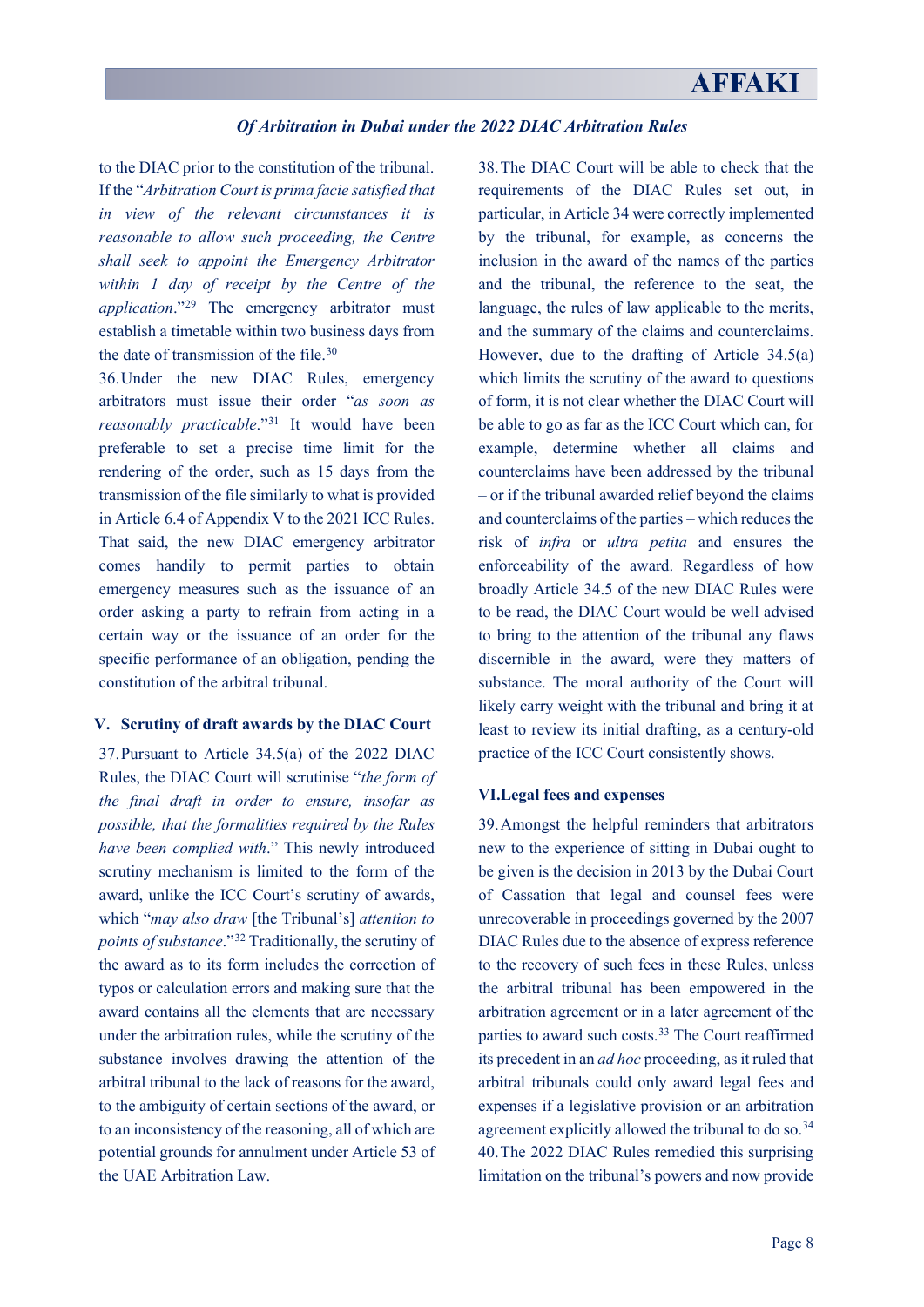# **AFFAKI**

# *Of Arbitration in Dubai under the 2022 DIAC Arbitration Rules*

for the possibility for parties to claim the fees of the DIAC Centre, as well as the fees and expenses of the arbitral tribunal, experts, and legal representatives, and any other party's costs.[35](#page-10-20)



#### **VII.Tribunal deliberations**

41.One of the criticisms made to the UAE Arbitration Law is that Article 41.2 provides that a dissenting opinion to an award form an integral part of the award. This provision does not come from the UNCITRAL Model Law on International Commercial Arbitration which had been the model of the UAE Arbitration Law and, to the best of our knowledge, does not have an equivalent in other arbitration laws or rules. In one case, a disgruntled arbitrator unhappy with the majority decision relied on Article 41.2 to include in his dissenting opinion … all of the tribunal deliberation exchanges!

42.The 2007 DIAC Rules only stated in Article 41 on confidentiality that the deliberations of the tribunal are confidential. The new DIAC Rules clarify and reaffirm this principle by creating a separate rule on tribunal deliberations. Article 39 provides that the "*deliberations of the Tribunal and any other internal communication between the members of the Tribunal are confidential to its members at all times*." This reaffirmation should prevent the unwanted result prompted by a misuse of Article 41.2 of the UAE Arbitration Law as related in the preceding paragraph.

#### **Gazing into the future**

43.The 2022 DIAC Rules modernise arbitration procedures before the DIAC and align them with those of other leading arbitration institutions in the world. It is a leap forward towards increasing the attractivity of Dubai as a safe arbitration centre. With the strong support shown in Dubai to its henceforth unique arbitration institutions, the stars are aligned for DIAC becoming the linchpin of a revamped image of Dubai as a safe seat for international arbitration. This should prompt DIAC to use its new powers to engage with the local judiciary to limit its intervention in arbitral proceedings to shielding legitimately-engaged proceedings from guerrilla tactics and to supporting arbitral tribunals' powers towards non-parties in the matter of taking evidence. A possible reform of the judiciary could possibly lead to consolidating all arbitration-related court proceedings before a single court chamber following the examples set in France, Switzerland, and the DIFC.

44.The same dialogue with the judiciary should also aim to reinforcing the adherence to the recognition and enforcement of arbitration agreements, orders and awards, made in the UAE or abroad, in accordance with the rules set in the New York Convention.

45.Finally, the new DIAC should consider engaging with arbitrators sitting under its rules with a view to assessing the adequacy of its current fee table and ensuring their immunity from civil liability for anything done or omitted by the arbitrators in good faith in their capacity as arbitrators. There shall thence be no limit to the potential of DIAC as a pole of attractivity to arbitration domestically, regionally, and internationally.

**AFFAKI operates as a SELAS organized under the laws of France and member of the Paris Bar. Under the laws of France, portions of this communication contain attorney advertising. © Copyright 2022 AFFAKI**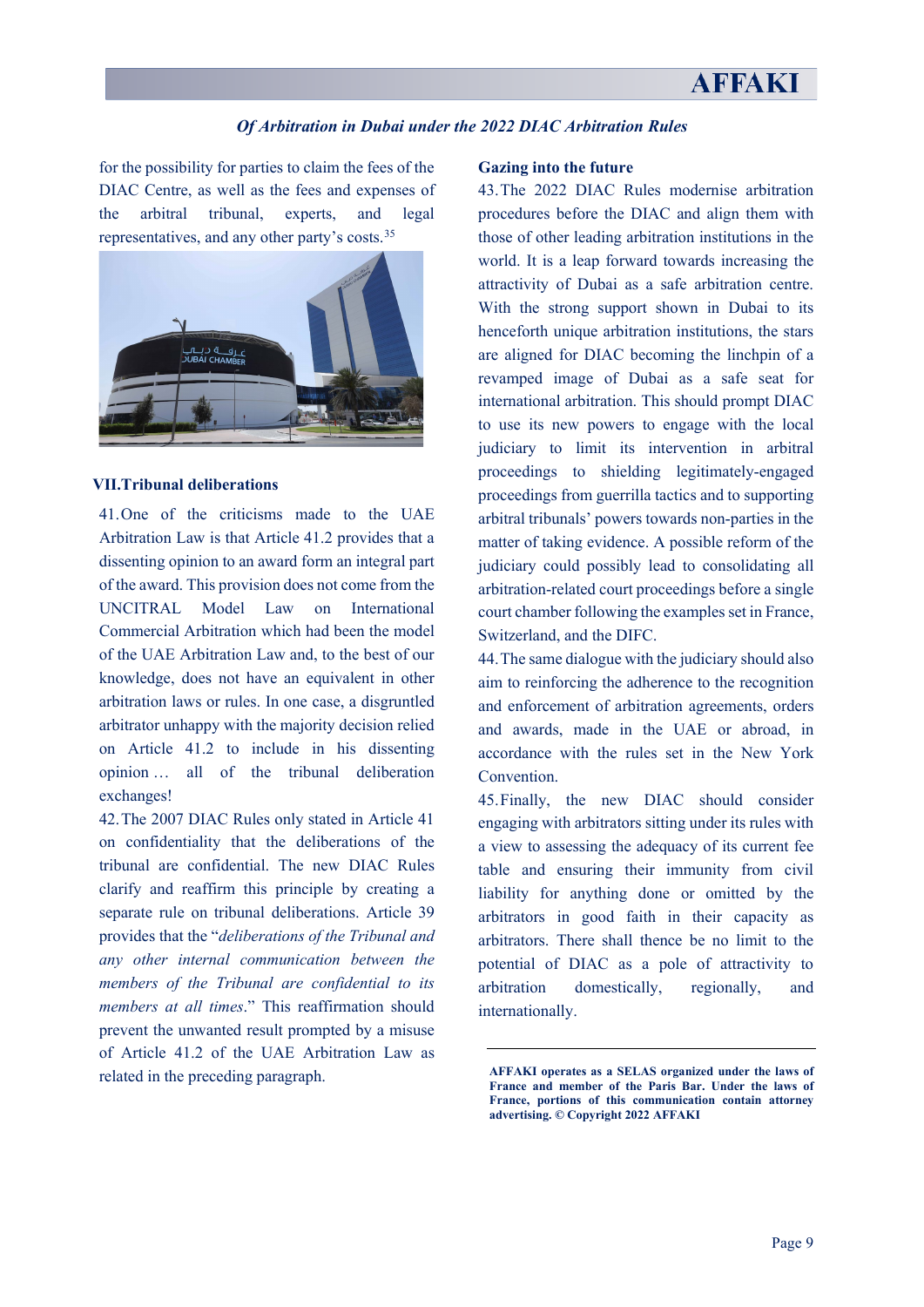- <span id="page-9-0"></span><sup>1</sup> Dubai Court of Cassation, 14 June 2020, Case No. 445/2019/1083. See also Dubai Court of Cassation, 15 April 2021, Case No. 403/2020.
- <span id="page-9-1"></span><sup>2</sup> Dubai Court of Cassation, 23 September 2018, Case No. 294/2018; Abu Dhabi Court of Cassation, 27 October 2020, Case No. 922-2020.
- <sup>3</sup> Federal Decree-Law No. 7/2016.

<span id="page-9-3"></span><span id="page-9-2"></span><sup>4</sup> Dubai Court of Cassation, 28 April 2019, Case No. 1029/2018.

<span id="page-9-4"></span><sup>5</sup> Dubai Court of Appeal, 9 September 2020, Case No. 19/2020.

<span id="page-9-5"></span><sup>6</sup> G. Blanke, "Blanke On UAE Arbitration Legislation and Rules, A Multi-Volume Article-By Article Commentary", Second Edition, Vol. 1, Thomson Reuters, 2021, pp. 436- 437, ¶ III-386.

7 AFFAKI participated in the revision of the DIAC Rules by submitting a detailed set of comments to the DIAC on the draft DIAC Rules.

<span id="page-9-6"></span><sup>8</sup> LCIA Press release, dated 18 November 2015, available

<span id="page-9-7"></span>at thi[s link.](https://www.lcia.org/News/difc-lcia-arbitration-centre-relaunched-today.aspx) 9 Article 5 of the Decree 34 of 2021 concerning the Dubai International Arbitration Centre.

<span id="page-9-8"></span><sup>10</sup> DIAC and LCIA Joint Press Release, available at this  $\frac{\text{link}}{^{11}}$  Article 6 of Decree 34.

<span id="page-9-10"></span><span id="page-9-9"></span><sup>12</sup> Article 10 of Decree 34 provides that the Decree will enter into force on the date it is published in the Official Gazette which was done on 20 September 2021. The Official Gazette is available at this link.

<span id="page-9-11"></span><sup>13</sup> Article 11 of the Statute of the Dubai International Arbitration Centre.

<span id="page-9-12"></span><sup>14</sup> S. Corm-Bakhos, "DIAC 2022 Rules of Arbitration: A Modernised Set of Rules for a New Era", Kluwer Arbitration Blog, 21 March 2022.

<sup>15</sup> ICC Dispute Resolution 2020 Statistics, p. 9.

<sup>16</sup> ICC Note to Parties and Arbitral Tribunals on the Conduct of the Arbitration, 1 January 2021, p. 5, available at thi[s link.](https://iccwbo.org/content/uploads/sites/3/2020/12/icc-note-to-parties-and-arbitral-tribunals-on-the-conduct-of-arbitration-english-2021.pdf)

<sup>17</sup> Article 8 of the 2022 DIAC Rules is almost identical to Article 10 of the 2017 ICC Rules which, since, was amended to provide for this additional consolidation possibility.

Article 8.3 of the 2022 DIAC Rules.

<sup>19</sup> See Articles 8.5 to 8.6 of the 2022 DIAC Rules.

<sup>20</sup> Article 9.1 of the 2022 DIAC Rules.

<sup>21</sup> Article 9.4 of the 2022 DIAC Rules.

<sup>22</sup> Article 7.5 of the 2021 ICC Rules.

<sup>23</sup> Article 22.1(x) of the 2020 LCIA Rules.

<sup>24</sup> See S. Menon, "Joinder and Consolidation Provisions under 2021 ICC Arbitration Rules: Enhancing Efficiency and Flexibility for Resolving Complex Disputes", Kluwer Arbitration Blog, 3 January 2021.

<sup>25</sup> Article 11.7 of the 2021 ICC Rules.

<sup>26</sup> A. Leoveanu, R. Giosan, "The 2021 ICC Arbitration Rules: Changes to the Arbitral Tribunal's Powers", Kluwer Arbitration Blog, 4 January 2021.

 $27$  Article 32.1 of the 2022 DIAC Rules.

<sup>28</sup> Article 32.5 of the 2022 DIAC Rules.

 $29$  Article 2.5 of Appendix II to the 2022 DIAC Rules.

<sup>30</sup> Article 2.9 of Appendix II to the 2022 DIAC Rules.<br><sup>31</sup> *Ibid.* 

<sup>32</sup> Article 34 of the 2021 ICC Rules.

<sup>33</sup> Dubai Court of Cassation, 3 February 2013, Case No. 282/2012.

Dubai Court of Cassation, 28 April 2019, Case No. 1068/2018.

<sup>35</sup> Article 36 of the 2022 DIAC Rules.